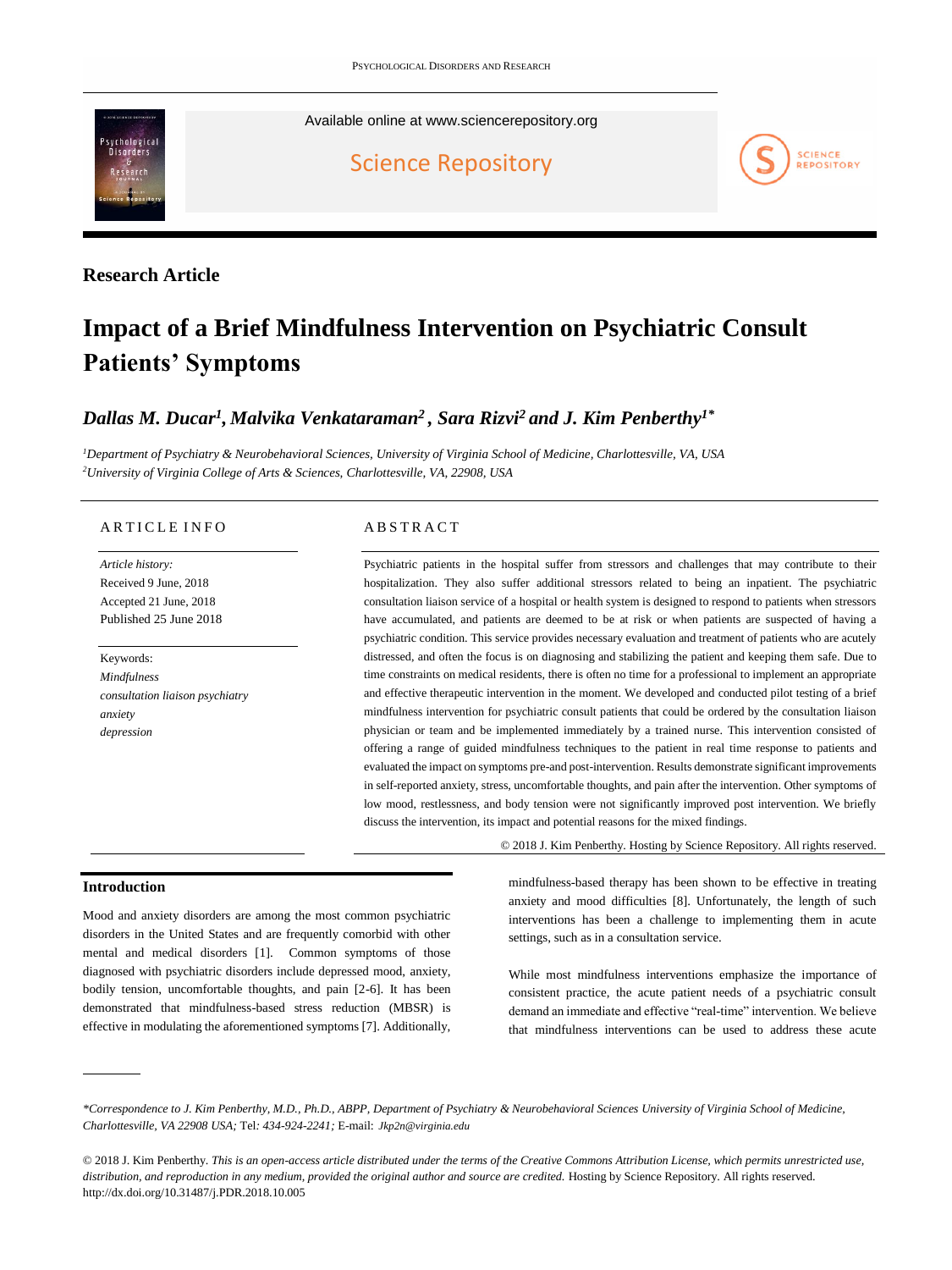symptoms in psychiatric patients in hospital settings. Specifically, mindfulness interventions may target symptoms in patients who have demonstrated habitual and automatic maladaptive coping strategies. Some more recent research is beginning to indicate that individuals who are exposed to mindfulness practices may experience symptomreduction after relatively short periods of training [9, 10].

Specifically, brief mindfulness-based therapy has been shown to be useful for tension-headaches, atrial fibrillation, pain, mood and anxiety [11-14]. Thus, for this study, a brief one-time, 30-minute mindfulness intervention was developed and deployed. The intervention was based upon a consolidation of demonstrated effective mindfulness-based skills that could be easily taught and practiced. These practices include guidedtechniques including "Attention to Breathing," "Awareness of Thoughts," "Awareness of the Body," and "Guided Imagery." Each was introduced, explained, and practiced with the patient in the moment in order to provide relief from their endorsed symptoms in the moment. The purpose of this study was to understand what impact, if any, a brief mindfulness intervention would have in an acute-care setting. This study is novel in that it is not known if such a brief mindful intervention would affect symptomatology in this patient population.

#### **Materials and Methods**

#### **Study Design**

This intervention was developed and formalized at the University of Virginia across the medical center and health system and was approved by the UVA IRB. Patient personal health information was not collected in order to keep participants deidentified. The study was developed to provide a mindfulness intervention on an as-needed basis in real time. Psychiatric nurses were trained with brief mindfulness exercises to work individually with patients. As the psychiatric consult liaison team encountered patients, they were referred to psychiatric nurses skilled in delivering mindfulness interventions. The nurses then approached the patient, explained the intervention and asked for consent if the patient was agreeable. All patients were provided the time and opportunity to ask questions and have their questions or concerns adequately addressed.

#### **Participants**

The participants were a convenience sample of patients at the University of Virginia Medical Center and Health System referred to the psychiatric consultation liaison service. Patients were recruited from the psychiatric consultation liaison service patient list on a daily basis between March 2017 - September 2017. After verbal informed consent was obtained, and any questions addressed, the patients were asked to complete a very brief survey that assessed if they had any previous experience with mindfulness, and also assessed their current symptom level of the symptoms of interest: anxiety, mood, restlessness, bodily tension, stress, uncomfortable thoughts, and pain. Patients were also asked to complete the same symptom rating scale immediately after the mindfulness intervention. Forty-five patients were referred to the mindfulness consult service during this time-frame. All participants who were offered the opportunity to participate did agree to participate and all completed the

intervention and post assessment. No participants dropped out during the duration of the intervention.

#### **Measures and Procedures**

A clinician different than the referring provider or the provider administering the mindfulness intervention gathered the symptom preand post-assessment data. No specific identifiers were collected, and participants were informed of their confidentiality. Following this, a psychiatric nurse trained in mindfulness teaching and clinical care, as well as the specific group of mindfulness interventions implemented in this study, met individually with the patient in a private space within the hospital.

The psychiatric nurse was trained to offer specific guided-techniques including "Attention to Breathing," "Awareness of Thoughts," "Awareness of the Body," and "Guided Imagery." The psychiatric nurse worked collaboratively with the participant to investigate and decide which guided-technique might be most helpful to them. There was one nurse providing all of the interventions during this study period, in order to make the intervention more reliable and consistent. All patients were given additional time to process the intervention and debriefed. No patients endorsed increased distress following the intervention.

#### **Data analysis strategy**

The primary aim of the study was to evaluate the impact of a very brief single in-the-moment intervention upon the psychological well-being of psychiatry inpatients. We evaluated symptoms in a dichotomous fashion (presence of symptom: yes or no) and specifically hypothesized that each assessed symptom would be reduced post intervention. We used matched pair one sample t-tests for the comparisons  $(H_0: \mu_d = 0$   $H_a: \mu_d$  $\neq$  0) for the analysis.

#### **Results**

Pre-and post-data for ratings of anxiety, mood, restlessness, bodily tension, stress, uncomfortable thoughts, and pain were scored dichotomously and compared across time via matched-pairs one-sample t-tests. We hypothesized that each of these measures would significantly improve post brief mindfulness intervention when compared to the preintervention ratings. Our results are mixed. Specifically, our hypotheses that significant changes post intervention would be found for low mood (t=.39, p=.6995090), restlessness (t=-.19, p=.849889) and body tension (t=-1.29, p=.204287) were not supported. However, our hypotheses that there would be significant improvement post intervention were supported for the symptoms of anxiety (t=-3.70,  $p=0.00601$ ), stress (t=-3.70,  $p=0.00601$ ), uncomfortable thoughts  $(t=6.36, p<.00001)$ , and pain  $(t=8.98, p<.00001)$ .

#### **Discussion & Conclusion**

Previous research has demonstrated positive impacts of brief mindfulness interventions on inpatient populations. We examined the influence of a very brief (one-time 30 minute) mindfulness intervention on psychological and somatic symptomatology of psychiatric consult inpatients. Our hypotheses were that the brief intervention would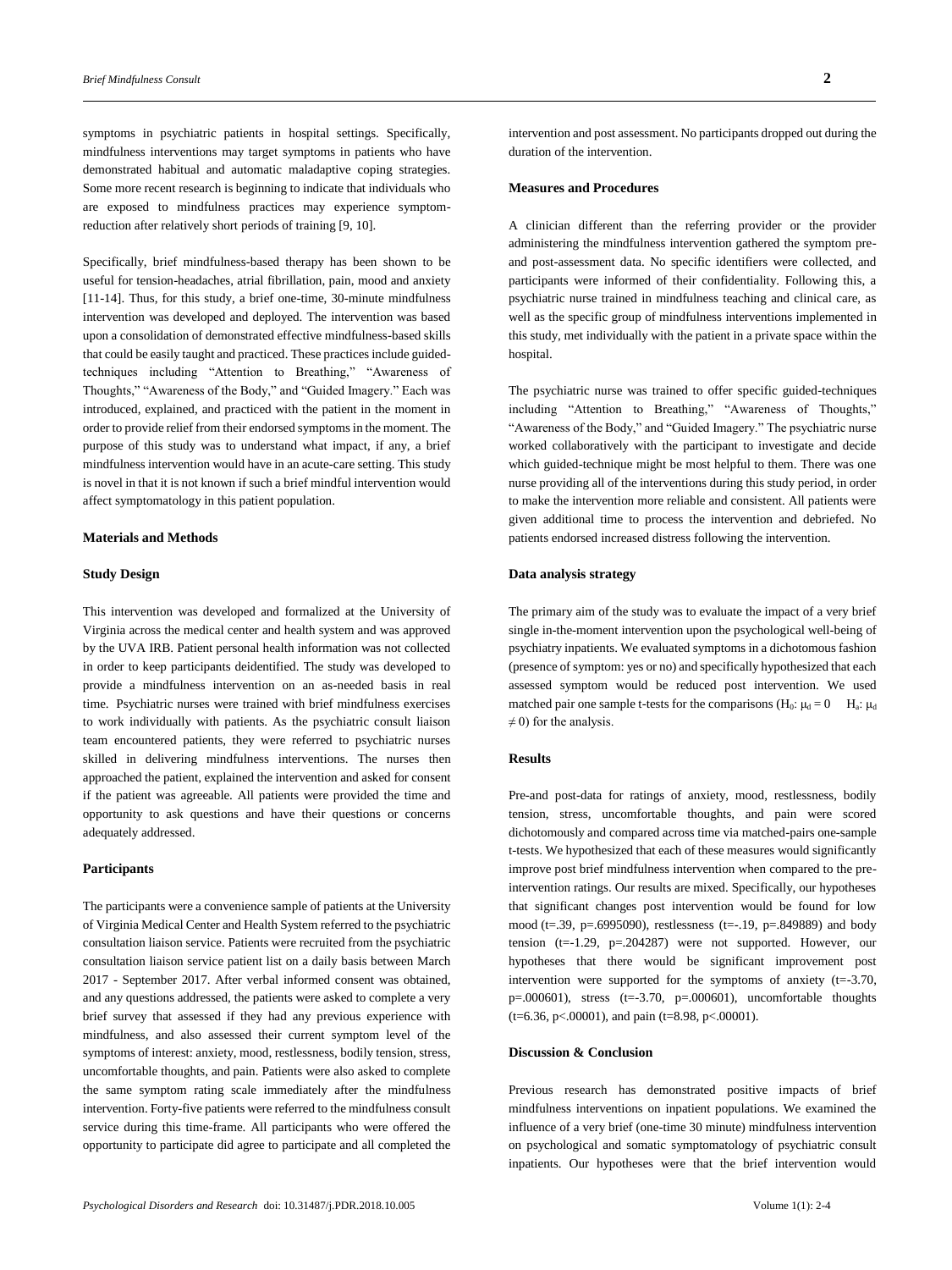positively impact symptomatology as demonstrated by improved scores on self-report of symptoms after the intervention when compared to prior to the brief intervention. We found mixed support for our hypotheses, but some promising findings regarding the positive impact of the intervention on patients' self-reported anxiety, stress, and uncomfortable thoughts. Of note, mood, restlessness, and body tension did not subside significantly following the intervention. Almost all participants were new to mindfulness and may have had difficulty sitting still or effectively participating during the intervention. Restlessness has been shown to be associated with elements of mind-wandering, specifically during one's first experiences with meditation [15, 16]. Moreover, bodily tension has been shown to be more effectively impacted by movement practices, such as yoga, than mindfulness [17]. It is likely that certain symptoms are more likely influenced by certain contemplative practices. Additionally, mood symptoms were not impacted, which is consistent with previous findings that mood symptoms take significant time to impact [18].

Again, significant relief was seen in symptoms of anxiety, stress, uncomfortable thoughts, and pain. These mixed findings highlight the possibility that anxiety, stress, uncomfortable thoughts, and pain are somehow more accessible targets for a mindfulness intervention. One hypothesis may be that the stress, anxiety, and thoughts are all "momentary" and therefore more subject to brief interventions. This hypothesis poses two questions, 1. What changes might be seen if a relaxation intervention was compared, randomly, to this mindfulness intervention, and 2. Would other symptoms improve if the intervention was longer or repeated? Both questions merit inquiry and future investigation.

All patients who were approached did agree and consented to the study. We believe this demonstrates the power of teaching nurses to deploy mindfulness at the bedside. Boredom is an often-cited effect of any inpatient hospitalization [19]. This intervention not only demonstrates one possible way to increase patient satisfaction, but also teach patients meaningful ways to engage with their own symptoms. Because nurses are deploying this, the consequential impact can be widespread, enabling nurses on any unit to teach these practices to their patients. This research demonstrates the importance of training nurses not just in traditional nursing skills, but also training them in brief psychotherapeutic techniques which may target psychosomatic symptomatology. This study provides support for a low-cost behavioural intervention that may profoundly positively impact the care of struggling psychiatric patients. More investigation is warranted to ascertain if all nurses, across all units, can be taught these skills, to provide meaningful stress-relief to patients.

#### **Limitations**

This study is limited by the lack of a control group or active comparison clinical intervention that would provide a basis for making a stronger inference as to the effects of brief mindfulness interventions. We believe that this data does show a brief mindfulness intervention is feasible. The data does not show whether a brief mindfulness intervention would be more impactful than alternative interventions.

Additionally, this study was composed of a small number of homogeneous participants. While demographic data was not collected,

we understand that the intervention was targeted to patients who were in significant distress, therefore making the outcome more susceptible to regression towards the mean. The intervention itself was quite brief, thereby making the results less generalizable over time. Further research must examine the long-term effects of these short-term interventions to understand the clinical effect and significance.

#### **Acknowledgement**

This research was supported by the Department of Psychiatry and Neurobehavioral Sciences at the University of Virginia. We thank our colleagues from the University of Virginia School of Nursing Compassionate Care Initiative who provided insight and expertise. We would also like to acknowledge and thank the patients who participated in our study.

#### **REFERENCES**

- 1. Kessler RC, Wang PS (2008) The descriptive epidemiology of commonly occurring mental disorders in the United States. *Annu Rev Public Health* 29: 115-129. [\[Crossref\]](https://www.ncbi.nlm.nih.gov/pubmed/18348707)
- 2. American Psychiatric Association. Diagnostic and Statistical Manual of Mental Disorders, Fifth Edition (DSM-5), American Psychiatric Association, Arlington 2013.
- 3. Ionescu DF, Niciu MJ, Henter ID, Zarate CA (2013) Defining anxious depression: a review of the literature. *CNS spectr* 18: 252-260. [\[Crossref\]](https://www.ncbi.nlm.nih.gov/pubmed/23507190)
- 4. Bekhuis E, Boschloo L, Rosmalen JG, Schoevers RA (2015) Differential associations of specific depressive and anxiety disorders with somatic symptoms. *J Psychosom Res* 78: 116-122. [\[Crossref\]](https://www.ncbi.nlm.nih.gov/pubmed/25524436)
- 5. Stochl J, Khandaker GM, Lewis G, Perez J, Goodyer IM, et al. (2015) Mood, anxiety and psychotic phenomena measure a common psychopathological factor. *Psychol Med* 45: 1483-1493. [\[Crossref\]](https://www.ncbi.nlm.nih.gov/pubmed/25394403)
- 6. Lerman SF, Rudich Z, Brill S, Shalev H, Shahar G (2015) Longitudinal associations between depression, anxiety, pain, and pain-related disability in chronic pain patients. *Psychosom Med* 77: 333-341. [\[Crossref\]](https://www.ncbi.nlm.nih.gov/pubmed/25849129)
- 7. Gu J, Strauss C, Bond R, Cavanagh K (2015) How do mindfulness-based cognitive therapy and mindfulness-based stress reduction improve mental health and wellbeing? A systematic review and meta-analysis of mediation studies. *Clin Psychol Rev* 37: 1-12. [\[Crossref\]](https://www.ncbi.nlm.nih.gov/pubmed/25689576)
- 8. Hofmann SG1, Sawyer AT, Witt AA, Oh D (2010) The effect of mindfulness-based therapy on anxiety and depression: A meta-analytic review. *J Consult Clin Psychol* 78: 169-183. [\[Crossref\]](https://www.ncbi.nlm.nih.gov/pubmed/20350028)
- 9. Huffziger S, Kuehner C (2009) Rumination, distraction, and mindful selffocus in depressed patients. *Behav Res Ther* 47: 224-230. [\[Crossref\]](https://www.ncbi.nlm.nih.gov/pubmed/19166993)
- 10. Singer AR, Dobson KS (2007) An experimental investigation of the cognitive vulnerability to depression. *Behav Res Ther* 45: 563-575. [\[Crossref\]](https://www.ncbi.nlm.nih.gov/pubmed/16797484)
- 11. Cathcart S, Galatis N, Immink M, Proeve M, Petkov J (2014) Brief mindfulness-based therapy for chronic tension-type headache: a randomized controlled pilot study. *Behav Cogn Psychother* 42: 1-15. [\[Crossref\]](https://www.ncbi.nlm.nih.gov/pubmed/23552390)
- 12. Malm D, Fridlund B, Ekblad H, Karlström P, Hag E, et al. (2018) Effects of brief mindfulness-based cognitive behavioural therapy on healthrelated quality of life and sense of coherence in atrial fibrillation patients. *Eur J Cardiovasc Nurs*. [\[Crossref\]](https://www.ncbi.nlm.nih.gov/pubmed/29493266)
- 13. Liu X, Wang S, Chang S, Chen W, Si M (2013) Effect of brief mindfulness intervention on tolerance and distress of pain induced by cold‐pressor task. *Stress Health* 29: 199-204. [\[Crossref\]](https://www.ncbi.nlm.nih.gov/pubmed/22961992)
- 14. Zeidan F, Johnson SK, Gordon NS, Goolkasian P (2010) Effects of brief and sham mindfulness meditation on mood and cardiovascular variables. *J Altern Complement Med* 16: 867-873. [\[Crossref\]](https://www.ncbi.nlm.nih.gov/pubmed/20666590)